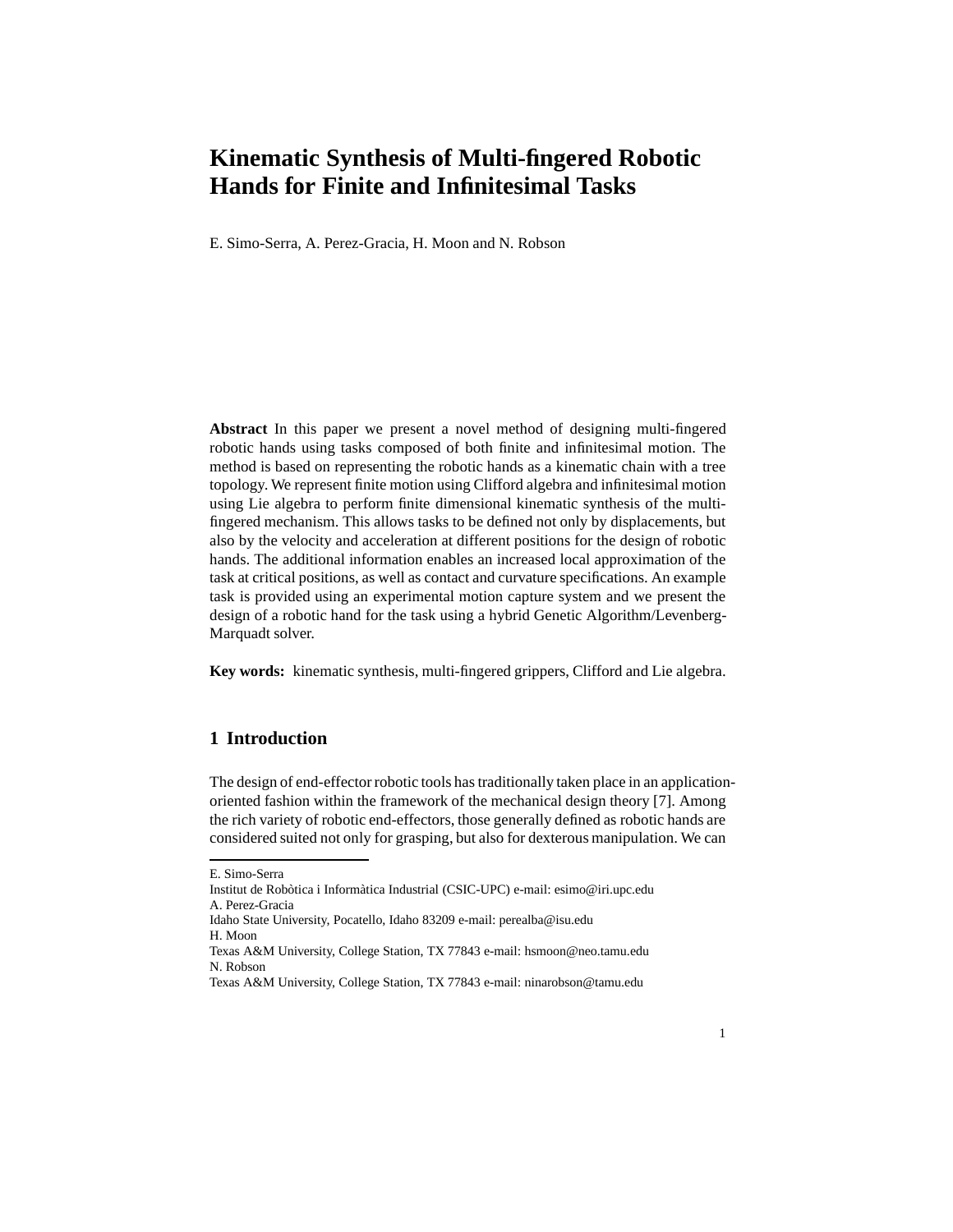define a multi-fingered robotic hand as an end-effector in which the base, or palm, spans several serial chains in a tree-like structure.

There are a great variety of designs for robotic hands. Some designs mimic the human hand and exhibit a high number of degrees of freedom, [1] and [15]; others are designed for specific applications [4] and may or not be anthropomorphic [5].

Most of the designs have been oriented either towards maximum anthropomorphism or towards optimizing grasping, manipulability or workspace size. A good review on the efforts toward kinematic hand design can be found in [6]. As robotic hands become more common in industrial applications and human environments, it makes sense to think that their design will become more task-oriented. Soto Martell and Gini [14] expose the need for a task-based design process for robotic hands.

The use of kinematic synthesis for the design of the multi-fingered robotic hand has been applied to individual fingers, see [2]. We believe that the reason why dimensional synthesis has been scarcely applied to robotic hand design is because of the lack of a method that takes a multi-fingered task as the input and outputs a multi-fingered design.

In this paper, we extend the work presented in [13] by combining it with the results on kinematic synthesis for infinitesimal positions [8, 9] and expressing the kinematics using the Clifford algebra of dual quaternions [10]. Note that mechanical linkages are traditionally synthesized by specifying a task, consisting of a number of positions that the end-effector has to move through, with the goal of determining the design parameters, i.e. fixed and moving pivot locations, as well as the size of the linkage. The difference between the traditional design of mechanical linkages and the current design with contact direction, used in this research, is basically in the task, which consists not only of positions, but velocities and accelerations compatible with contact and curvature specifications between the end-effector/fingers and the object to be grasped. In comparison to the traditional synthesis techniques, these velocities and accelerations yield to a more complicated system of position, velocity and acceleration design equations, as well as more complicated trajectory planning techniques.

As an example, we apply this methodology to the design of a multi-fingered hand for operating a door knob. The motivation for this design arose from an individual, who is confined to a wheel chair after an accident. He has limited movement and weakness in his hands, making it difficult for him to grasp doorknobs at his workspace. The synthesis presented here is the first step towards developing assistive manipulation devices.

#### **2 Infinitesimal Kinematics**

The generic screw S for a twist can be represented as an element of the Lie algebra *se*(3) [12],

$$
S = \lambda(s; \mathbf{r} \times \mathbf{s} + h\mathbf{s}) = \lambda(s; \mathbf{s}^0 + h\mathbf{s}) = (\omega; \mathbf{v}) \in se(3)
$$
 (1)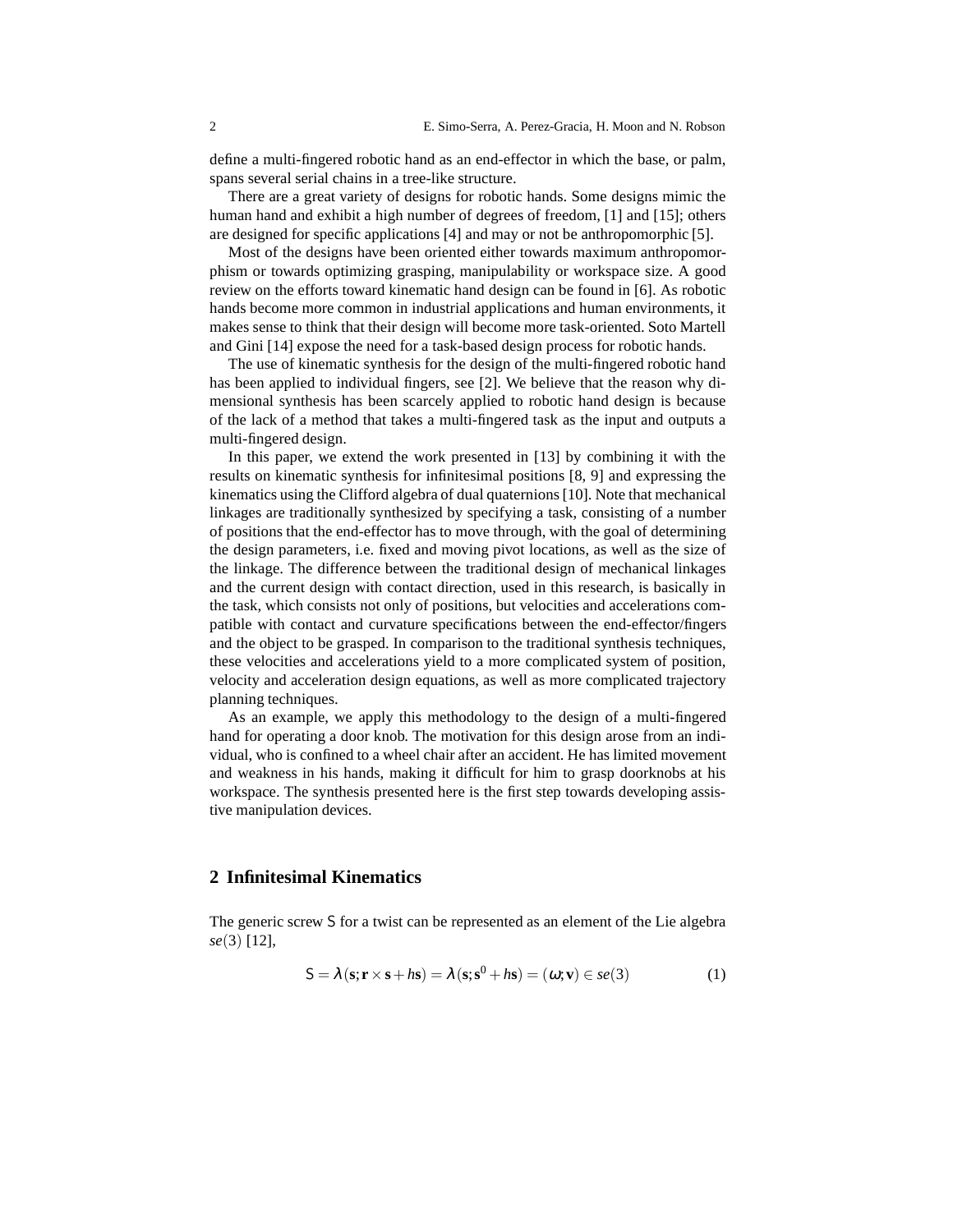where  $\mathbf{s}, \mathbf{r}, \omega, \mathbf{v} \in \mathbb{R}^3$  with  $\mathbf{s} \cdot \mathbf{s} = 1$ ,  $\mathbf{s}^0 = \mathbf{r} \times \mathbf{s}$  and  $\lambda, h \in \mathbb{R}$ .

The relative velocities between a pair of rigid bodies form one-dimensional subalgebras of the Lie algebra *se*(3) [11]. The most generic subalgebra is generated by the screw or helical joint S which becomes a revolute joint  $S_R = (s; s^0)$  with  $h = 0$ or a prismatic joint  $S_p = (0; s)$  with the screw axis at infinity. The binary operation of the Lie algebra is the Lie bracket, which can be expanded for screws as,

$$
[S_1, S_2] = [(\omega_1; \mathbf{v}_1), (\omega_2; \mathbf{v}_2)] = (\omega_1 \times \omega_2; \omega_1 \times \mathbf{v}_2 + \mathbf{v}_1 \times \omega_2)
$$
(2)

The velocity of the end-effector for a serial articulated chain with *n* joints in a given configuration can be written as [12],

$$
\frac{dP}{dt} = \dot{P} = \sum_{i=1}^{n} \dot{\theta}_i S_i
$$
\n(3)

where  $\dot{P} = (\omega; \mathbf{v})$  with  $\omega$  being the angular velocities and **v** being the Cartesian velocities. The screws S*<sup>i</sup>* represent the infinitesimal screws of each joint.

The infinitesimal screws can be transformed to an instantaneous position from a reference position using the Clifford algebra conjugation action,

$$
S_i^k = \left(e^{\frac{\Delta \theta_{i-1}^k}{2} S_{i-1}^k}\right) S_i \left(e^{\frac{\Delta \theta_{i-1}^k}{2} S_{i-1}^k}\right)^* = \left(\prod_{j=1}^{i-1} e^{\frac{\Delta \theta_j^k}{2} S_j}\right) S_i \left(\prod_{j=1}^{i-1} e^{\frac{\Delta \theta_j^k}{2} S_j}\right)^* \tag{4}
$$

where  $\Delta \hat{\theta}_i^k = \hat{\theta}_i^k - \hat{\theta}_i^r$  with  $\hat{\theta}_i^r$  is the joint parameter in the reference configuration and  $S_i^k$  is the *i*-th screw in a serial chain at position *k*.

The velocity of a joint *j* in a chain is written as the derivative of a finite screw [3],

$$
\frac{dS_j}{dt} = \dot{S}_j = \sum_{i=1}^{j-1} \dot{\theta}_i[S_i, S_j]
$$
(5)

Cross terms and the non-commutation of the derivation operator must be taken into account as seen by differentiating each velocity component of (3) using the chain rule. This can be expanded to obtain the acceleration of the end-effector,

$$
\frac{d^2P}{dt^2} = \ddot{P} = \frac{d}{dt}\dot{P} = \sum_{i=1}^n (\ddot{\theta}_i S_i + \dot{\theta}_i \dot{S}_i) = \sum_{i=1}^n \ddot{\theta}_i S_i + \sum_{i=1}^{n-1} \dot{\theta}_i \sum_{j=i+1}^n \dot{\theta}_j [S_i, S_j]
$$
(6)

where  $\ddot{P} = (\alpha; \mathbf{a})$  with  $\alpha$  being the angular accelerations and **a** being the Cartesian accelerations.

The approach is general in the sense that the chain rule can be successively applied to obtain higher derivatives if necessary.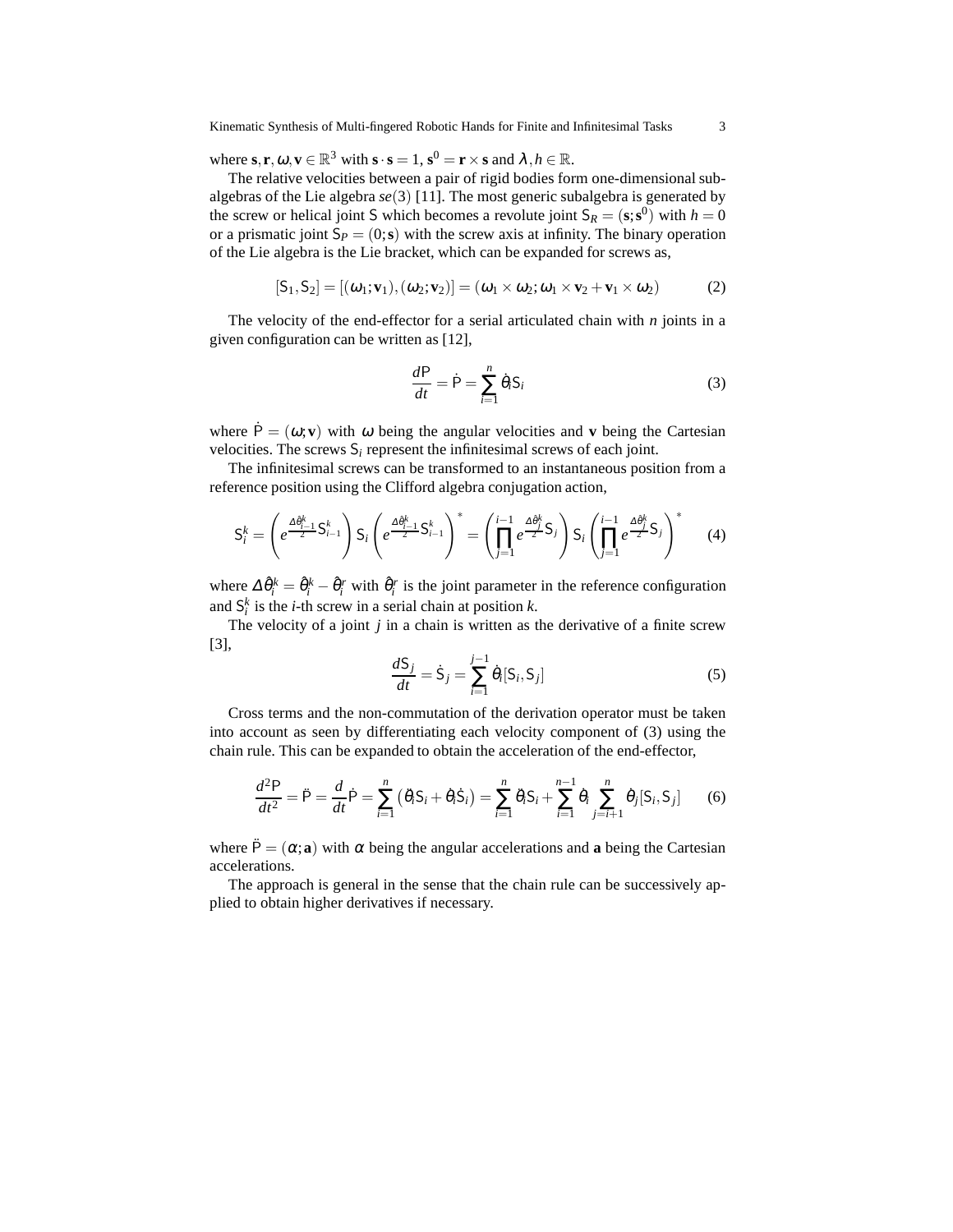#### **3 Design Equations for Tree Topologies**

Tree topologies can be seen as many different serial chains that share a number of common joints. The equations can be written as for serial chains, but the task definition will vary with the topology. The finite motion of a joint can be expressed using the exponential map of a screw S. This can be expressed using the unit element of the Clifford even subalgebra of the projective space  $Cl^+(0,3,1)$  or dual quaternion,

$$
e^{\frac{\theta}{2}S} = (\cos\frac{\theta}{2} - \frac{d}{2}\sin\frac{\theta}{2}\varepsilon) + (\sin\frac{\theta}{2} + \frac{d}{2}\cos\frac{\theta}{2}\varepsilon)S = \cos\frac{\hat{\theta}}{2} + \sin\frac{\hat{\theta}}{2}S. \tag{7}
$$

where  $\varepsilon$  is the dual unit such that  $\varepsilon^2 = 0$ .

For a serial chain with *n* joints, the forward kinematics of a serial chain can be written relative to a reference configuration of the serial chain,

$$
\hat{Q}(\Delta \hat{\boldsymbol{\theta}}) = \prod_{i=1}^{n} e^{\frac{\Delta \hat{\theta}_{i}}{2} S_{i}} = \prod_{i=1}^{n} (\cos \frac{\Delta \hat{\theta}_{i}}{2} + \sin \frac{\Delta \hat{\theta}_{i}}{2} S_{i})
$$
(8)

where  $\Delta \hat{\theta}_i = \hat{\theta}_i - \hat{\theta}_0$  with  $\hat{\theta}_0$  being the joint parameters of the reference configuration.

For a task composed of finite positions, the relative forward kinematics can be compared to the relative motion from the reference configuration to each position  $\hat{P}_{1k} = \hat{P}_k \hat{P}_1^{-1}$  [10],

$$
\hat{P}_{1k} = \prod_{i=1}^{n} e^{\frac{\Delta \hat{\theta}_i^k}{2} S_i}, \quad k = 2, \dots, m_p
$$
\n(9)

where  $m_p$  is the number of positions considered and  $\Delta \hat{\theta}_i^k = \hat{\theta}_i^k - \theta_i^1$ , with  $k = 1$ being the reference configuration.

For a task with velocities, we can use (3) to write,

$$
\dot{\mathsf{P}}_k = \sum_{i=1}^n \dot{\theta}_i^k \mathsf{S}_i^k, \quad k = 1, \dots, m_\nu \tag{10}
$$

where  $\dot{P}_k$  is the absolute velocity information for a given position *k* in the form  $(\omega; \mathbf{v})$ . The instantaneous joint screw axis  $S_i^k$  can be calculated from (4).

The same procedure can be applied to acceleration to obtain from (6),

$$
\ddot{\mathsf{P}}_k = \sum_{i=1}^n \ddot{\theta}_i^k \mathsf{S}_i^k + \sum_{i=1}^{n-1} \dot{\theta}_i^k \sum_{j=i+1}^n \dot{\theta}_j^k [\mathsf{S}_i^k, \mathsf{S}_j^k], \quad k = 1, \dots, m_a \tag{11}
$$

where  $\ddot{P}_k$  is the absolute acceleration for a given position *k* in the form  $(\alpha; \mathbf{a})$ .

The velocity and acceleration equations can be seen as additional pose information that reduce the number of poses needed. Counting the number of independent unknowns  $n_x$  and independent equations  $n_f$  we obtain,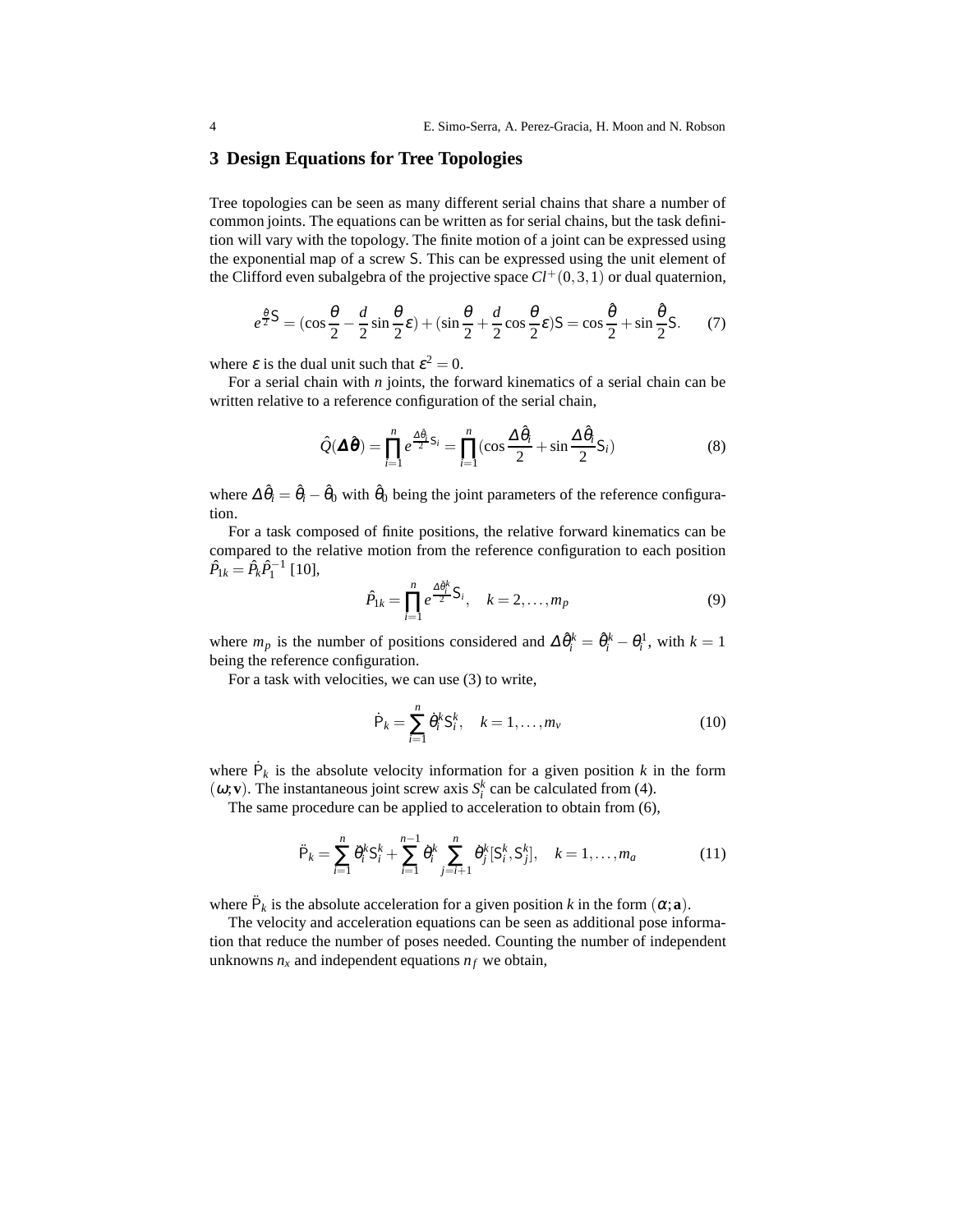Kinematic Synthesis of Multi-fingered Robotic Hands for Finite and Infinitesimal Tasks 5

$$
n_x = n_s + n_j(m_p + m_v + m_a - 1)
$$
 (12)

$$
n_f = n_c + n_d(m_p + m_v + m_a - 1)
$$
\n(13)

where  $n_s$  is the number of independent structural parameters,  $n_j$  the number of joint degrees of freedom,  $n_c$  the number of independent constraints and  $n_d$  the degrees of freedom of the end-effector motion. The number of positions, velocities and accelerations are given by  $m_p$ ,  $m_v$  and  $m_a$  respectively. If we consider  $m = m_p + m_v + m_a$ we obtain the familiar formula [10],

$$
m = \frac{n_s - n_c}{n_d - n_j} + 1\tag{14}
$$

#### **4 Experimental Set up and Task Specification**

Since the first step in our synthesis technique is related to choosing a specific task, the kinematic task selected for the design is the operation of a standard door knob. In order to define this kinematic task, the door knob grasping and turning movement was performed, from a start to end spatial locations. During the movement, the subject emulates the opening of the door motion with an apparatus shown in Fig. 1a. The upper limb kinematics at specific points of interest are captured by a 3D Motion Capture System (Vicon, OMG Plc., UK), available in our Human Interactive Robotics Lab at Texas A&M University.

Three infrared cameras track the position of each marker relative to a predefined global coordinate frame, with a sampling rate of 100 *Hz*. Five moving frames are defined at the: elbow, wrist, and tip of thumb, tip of index and tip of middle fingers, respectively. Fig. 1b shows the marker attachment. To only synthesize the motion of the forearm, the positions chosen were transformed from absolute positions  $\hat{P}_i$  to positions local to the elbow  $\hat{P}_{ij} = \hat{P}_{j}^{-1} \hat{P}_{i}$  with  $\hat{P}_{j}$  is the position of the elbow. For velocities this can be written as  $\dot{P}_{ij} = \dot{P}_i - \dot{P}_j$ .

The obtained positions and velocities were then used as a task for the kinematic synthesis of the multi-fingered robotic hand. The kinematic specification consists

**Fig. 1** 1a The experimental apparatus for emulating the door knob task and 1b the kinematic model configured in the 3D Motion Capture System.



(a) (b)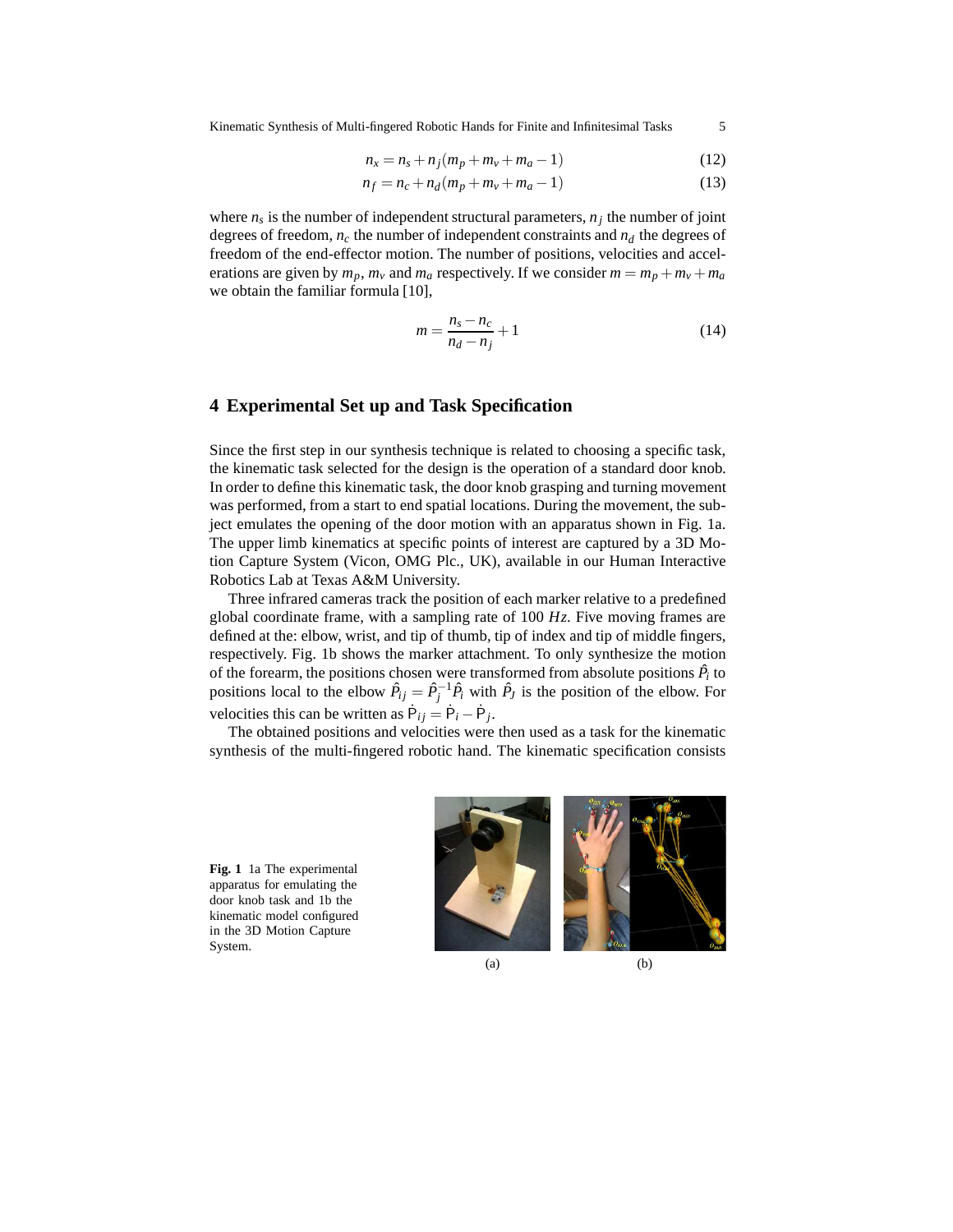of set of three spatial displacements defined by  $\hat{P}_k = (\psi_k, \mathbf{d}_k)$ ,  $k = 1, 2, 3$ , and the associated angular and linear velocities  $\dot{P}_k = (\omega_k; \mathbf{v}_k)$ ,  $k = 1, 2$  in two of the positions for each fingertip.

### **5 Solving Numerically**

The solver used is an updated version of the kinematic synthesis solver for tree structures [13] updated to support the design equations (10) and (11). The solver is composed of a Genetic Algorithm (GA) paired with a Levenberg-Marquadt (LM) local optimizer. For more details on the solving approach see [13].

The full equation system for a multi-fingered robot with *b* fingers formed by *n* revolute joints can be defined directly by manipulation of the design equations,

$$
\mathbf{F}(\mathbf{S}, \mathbf{\Delta\theta}, \dot{\mathbf{\theta}}, \ddot{\mathbf{\theta}}) = \begin{pmatrix} \hat{P}_{1k}^{c} - \prod_{i=1}^{n_c} e^{\frac{\Delta \hat{\theta}_i^k}{2} \mathbf{S}_{i,c}}, & k = 2, ..., m_p \\ \hat{P}_{1k}^{c} - \prod_{i=1}^{n_c} e^{\frac{\Delta \hat{\theta}_i^k}{2} \mathbf{S}_{i,c}}, & k = 1, ..., b \\ \hat{P}_{k}^{c} - \left( \sum_{i=1}^{n_c} \ddot{\theta}_i^k \mathbf{S}_{i,c}^k + \sum_{i=1}^{n_c - 1} \dot{\theta}_i^k \sum_{j=i+1}^{n_c} \dot{\theta}_j^k [\mathbf{S}_{i,c}^k, \mathbf{S}_{j,c}^k] \right), & k = 1, ..., m_a \\ \vdots & \vdots & \vdots & \vdots \\ \mathbf{P}_{k}^{c} - \left( \sum_{i=1}^{n_c} \ddot{\theta}_i^k \mathbf{S}_{i,c}^k + \sum_{i=1}^{n_c - 1} \dot{\theta}_i^k \sum_{j=i+1}^{n_c} \dot{\theta}_j^k [\mathbf{S}_{i,c}^k, \mathbf{S}_{j,c}^k] \right), & k = 1, ..., m_a \end{pmatrix} \tag{15}
$$

where *b* is the number of branches or fingers,  $n_c$  is the number of joints for a branch *c*, *n* is the total number of joints in the structure and  $S_{i,c}^k$  are the instantaneous axis of the joint  $i$  in the branch  $c$  for the frame  $k$  calculated by (4). A valid mechanism is said to be found when  $\mathbf{F}(\mathsf{S}, \mathbf{\Delta}\hat{\boldsymbol{\theta}}, \dot{\boldsymbol{\theta}}, \ddot{\boldsymbol{\theta}}) = \mathbf{0}.$ 

#### **6 Results**

The kinematic structure of the hand consists of a three degree of freedom palm+wrist complex (RRR), and three fingers, each of which is modeled as a two degree of freedom RR kinematic chain as seen in Fig. 2a. This structure was chosen for the kinematic synthesis of the task as it has fewer degrees of freedom than the human hand while having an non-fractional number of required samples. As this paper does not deal with structural synthesis, a pre-determined topology is used. No additional constraints were placed on the structure. For this kinematic structure with 9 revolute joints, a total of  $m = 5$  samples are needed as obtained from (14).

The experimental task consists of many hundreds of frames of which  $m_p = 3$ were selected. For two of them velocity information was also used providing  $m<sub>v</sub>$  = 2. Due to the nature of the door-knob opening task, the accelerations, related to curvature constraints (i.e. sliding motion of the fingers along the door-knob) are fairly small in comparison to the other task specifications and were not taken into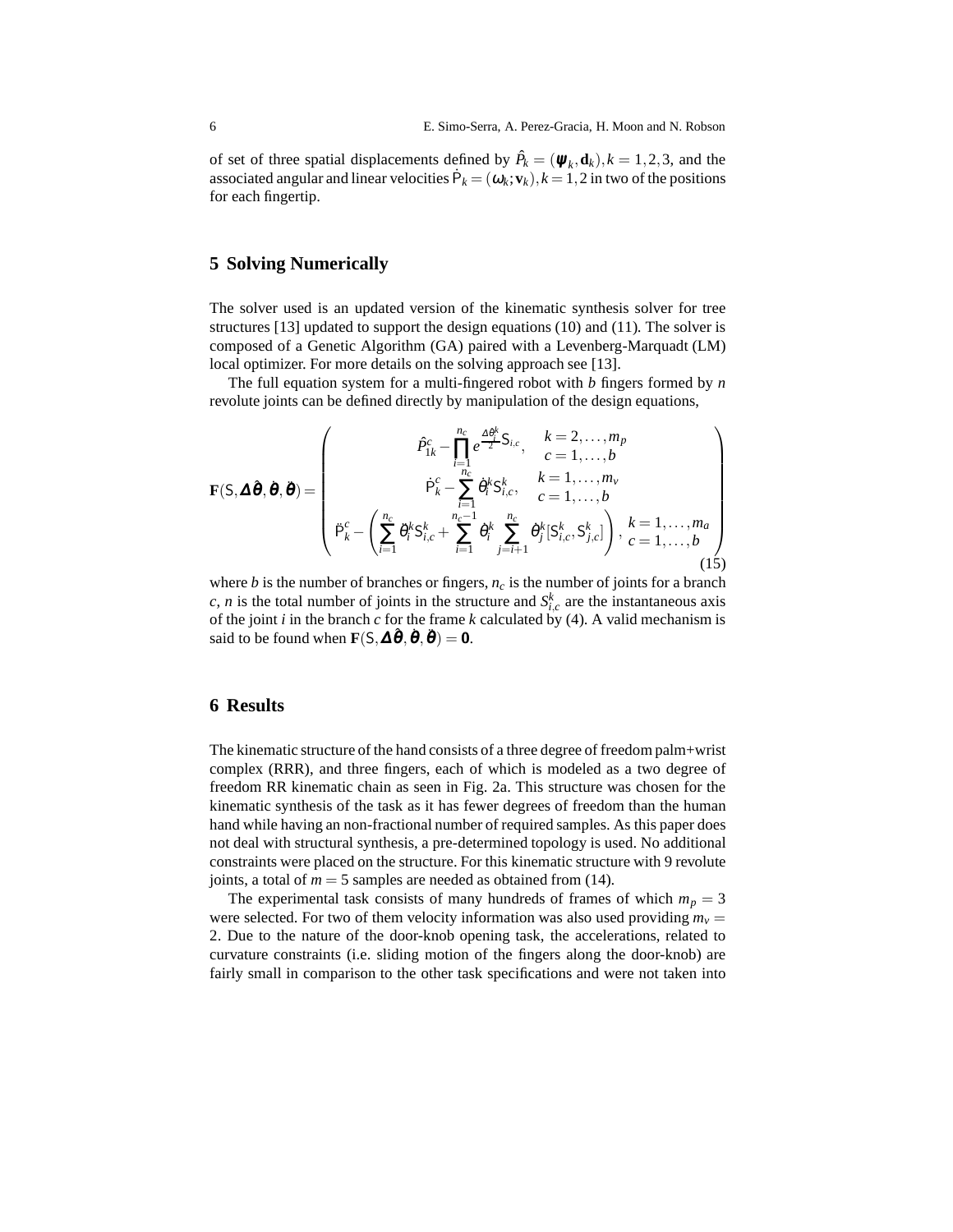Kinematic Synthesis of Multi-fingered Robotic Hands for Finite and Infinitesimal Tasks 7



Fig. 2: The topology used and overview of a solution mechanism found.

account. Therefore, our task consists of positions, prescribed at the point where the fingers need to grasp the door knob, and velocities, describing the contact of the fingers with the door knob. The resulting equation system has 90 unknowns and 102 equations of which only 72 are independent. A set of 50 solutions was obtained taking an average of 18.06 minutes per solution and needing an average of 13.76 generations per solution with a population of 100 entities.

A selected solution mechanism of the doorknob task can be seen in Fig. 2. The thick joint axes are connected by thinner lines at the intersections of the common normals of the joints and the joint axes. The origin is represented by using a square and the end-effectors are represented by using spheres. This solution shown is more compact than the human hand as all the joints except one are grouped together and is able to perform the same task as the human hand. It was observed that generally the solutions have a similarity between the index and middle finger, while the thumb has a different shape, which is similar to how the human hand is designed.

#### **7 Conclusions**

This paper presents a novel dimensional synthesis methodology for articulated systems with a tree structure using additional constraints such as velocity and acceleration. It also presents a new design for numerically solving kinematic systems using these new constraints, adding upon the previous work of numerically solving tree structures with kinematic synthesis. The addition of velocity, acceleration and other derivatives at the positions allows a better local approximation of the task motion, as well tasks with contact and curvature specifications.

For the selected knob-operating task, a tree-like robot with three two-jointed fingers has been designed. Kinematic synthesis is just one step in the design process, one that allows you to create innovative candidates fitted for the kinematic tasks under consideration. Enough solutions have been found to suggest that a method to analyze and rank those needs to be a part of the design process. These results show that the dimensional synthesis of robotic multi-fingered hands is possible. In addition, multi-fingered hands appear not to be redundant when a task involving several fingers is to be performed.